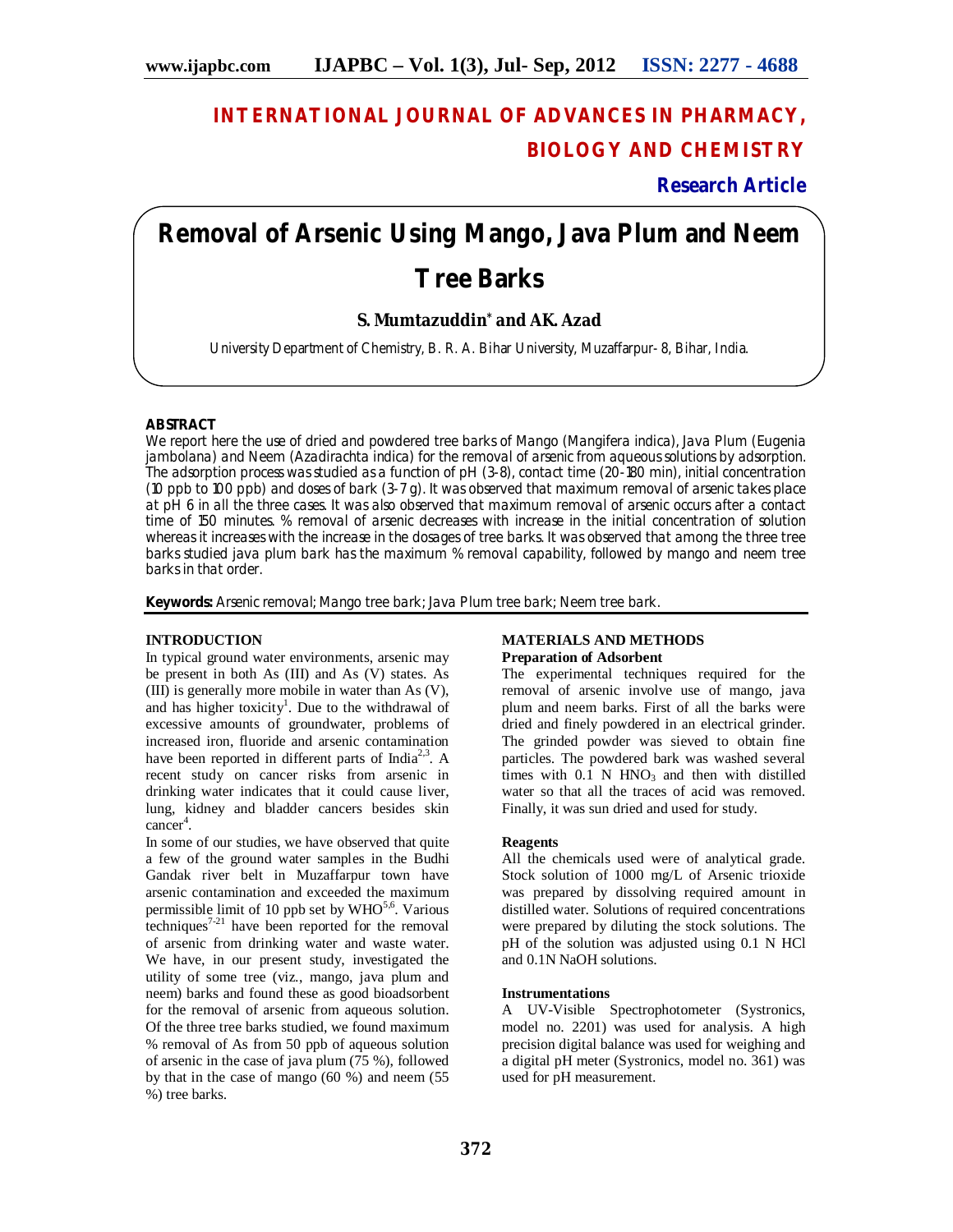#### **EXPERIMENTAL METHODS**

Estimation of arsenic was carried out experimentally by silver diethyldithiocarbamate (SDDC) method<sup>22</sup>. In batch study, effect of different parameters (i.e., pH, contact time, initial concentration and doses of adsorbents) on adsorption of arsenic was studied. For the effect of pH, the contact time was uniformly taken as 150 minutes taking 50 ppb initial concentration and 6 g of adsorbent dosage. For the effect of contact time, 50 ml metal ion solution of 50 ppb concentration was placed with a fixed mass of bark powder (i.e., 6 g) at pH 6 at varying contact times of 20 min, 40 min, 60 min, 80 min, 100 min, 120 min, 150 min and 180 min. For the study of the effect of initial concentration, 50 ml metal ion solution of different concentrations (10 ppb, 20 ppb, 30 ppb, 40 ppb, 50 ppb, 60 ppb, 70 ppb, 80 ppb, 90 ppb and 100 ppb) were placed together with a fixed mass of bark powder (i.e., 6 g) at pH 6. For the study of the effect of adsorbent dosage, 50 ml metal ion solution of 50 ppb concentration was placed with varying masses of bark powder (3 g, 3.5 g, 4 g, 4.5 g, 5 g, 5.5 g, 6 g, 6.5 g and 7 g) at pH 6. The experiments were carried out at room temperature (about  $35^0$ C).

#### **RESULTS AND DISCUSSION**

The adsorption of metal ions is influenced by various factors including pH, contact time, initial concentration and amount of adsorbent.

#### **Effect of Ph**

pH is the key factor for the control of the adsorption of metal ions on the adsorbent. The effect of pH on removal of arsenic is shown in Fig. 1. The study was done in the pH range of 3 to 8. It was found that the adsorption of arsenic ion gradually increases as the initial pH of the solution is raised from 3 to 6. The maximum removal of arsenic in the case of the three tree barks, viz., java plum, mango and neem was found to be 75 %, 60 % and 55 %, respectively, all at pH 6. Hence, pH of the arsenic solution was maintained at 6 for further study.

#### **Effect of contact time**

% removal was recorded at contact time of 20 min to 180 min. The results are shown in Fig. 2. Evidently, more than 15 % arsenic removal in the case of all the three barks occurred within 20 min showing that initially the rate of uptake of arsenic is very fast and gradually increases attaining a steady value after reaching the equilibrium at about 150 min. Hence, 150 min contact time was fixed for further study.

#### **Effect of initial metal ion concentration**

Experiments were performed by taking different initial concentrations of arsenic solution (10 ppb to 100 ppb) at pH 6 for a contact time of 150 min, taking 6 g of tree bark powder as bio adsorbent. The results (Fig. 3) show that % removal of arsenic ions decreased with increasing initial concentration in the case of all the three tree barks. This is because the adsorbtion sites become more saturated as the metal ion concentration increases.

#### **Effect of adsorbent dosage**

The adsorbent doses were varied from 3 g to 7 g. It was observed that the removal of metal ion increased with the increase in dosage of all the three tree barks studied attaining a maximum at 6 g of bark dosage (Fig. 4). Obviously, higher dose of adsorbent results in higher surface area providing greater number of binding sites for the metal ions.

#### **CONCLUSION**

The present work was carried out using different tree bark powder, viz., mango, java plum and neem bark powder as biosorbents which were found to be quite effective for the adsorption of arsenic from aqueous solutions.

The effects of process parameters like pH, contact time, initial metal ion concentration and adsorbent concentration on equilibrium were studied. Of the three tree barks studied, maximum removal of arsenic took place in the case of java plum tree bark followed by mango and neem tree barks in that order.

#### **ACKNOWLEDGEMENT**

The authors are grateful to the University Grants Commission, New Delhi for providing financial assistance under Major Research Project Scheme.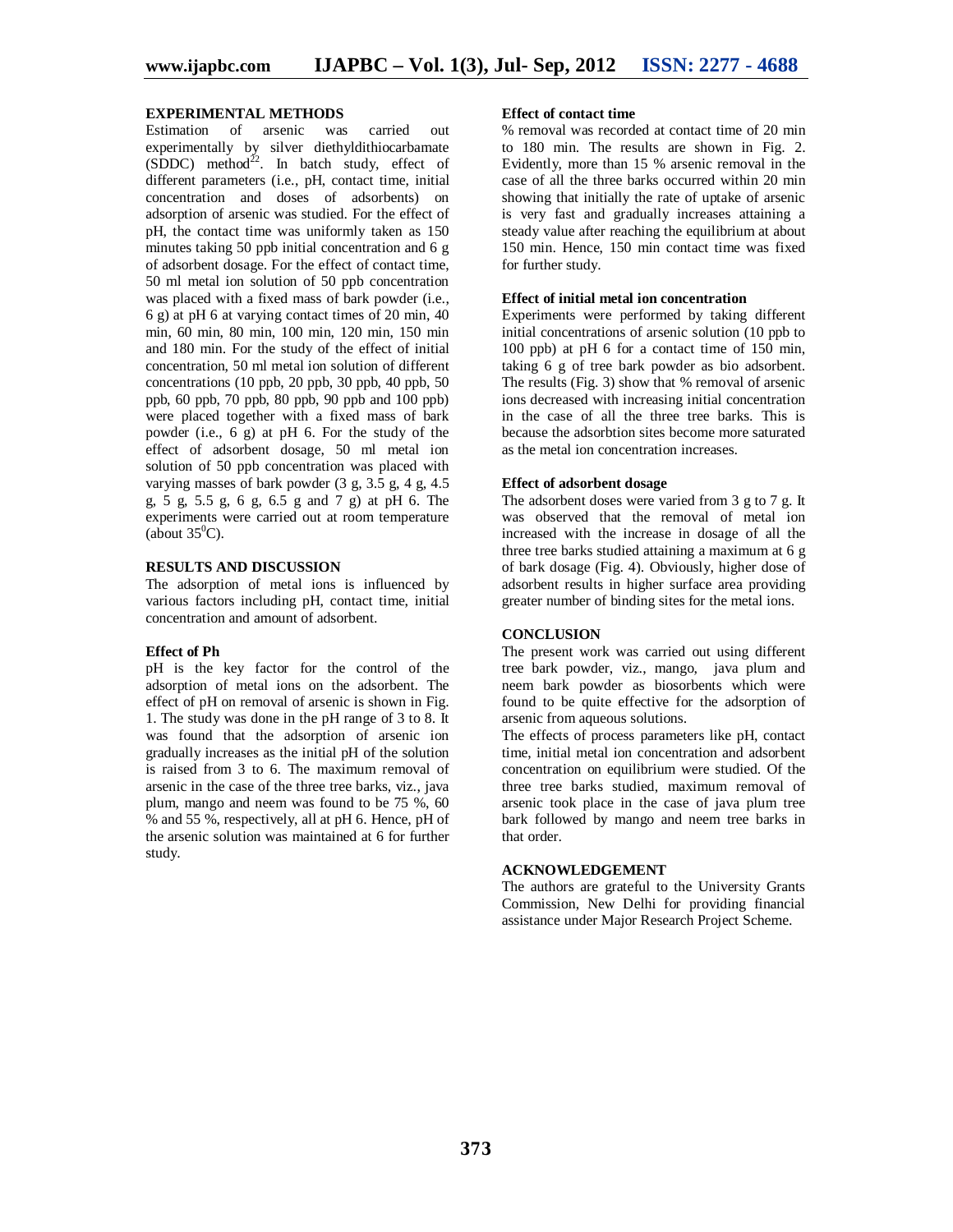

Fig.1. Effect of pH on adsorption of arsenic on different tree barks<br>(contact time: 150 min., arsenic ion concentration: 50 ppb, biomass dosage: 6 g)



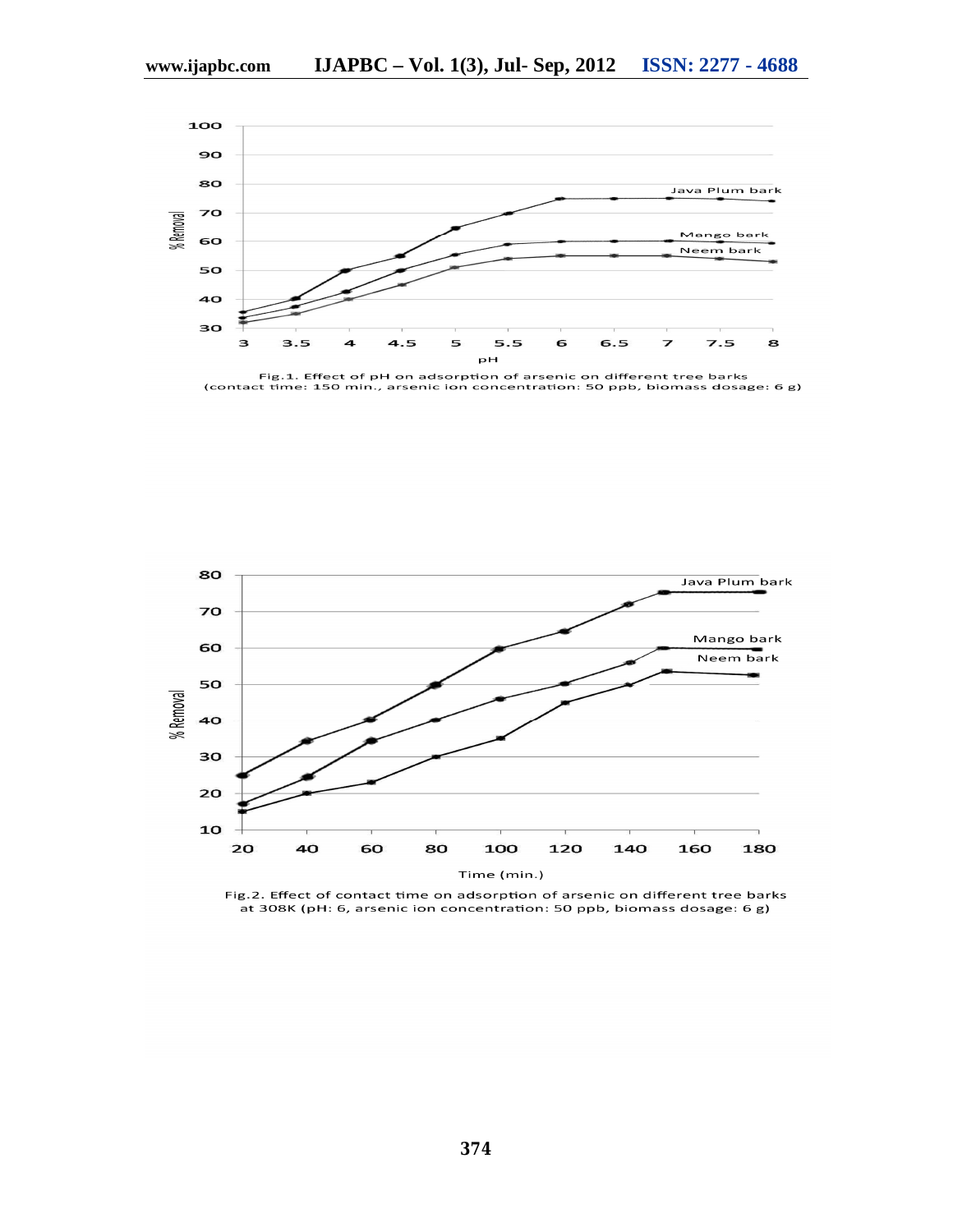

Fig.3. Effect of arsenic ion concentration on adsorption on different tree barks at 308K (pH: 6, time: 150 min., biomass dosage: 6 g)



Fig.4. Effect of biomass dosage on adsorption on different tree barks at 308K (pH: 6, time: 150 min., arsenic ion concentration: 50 ppb)